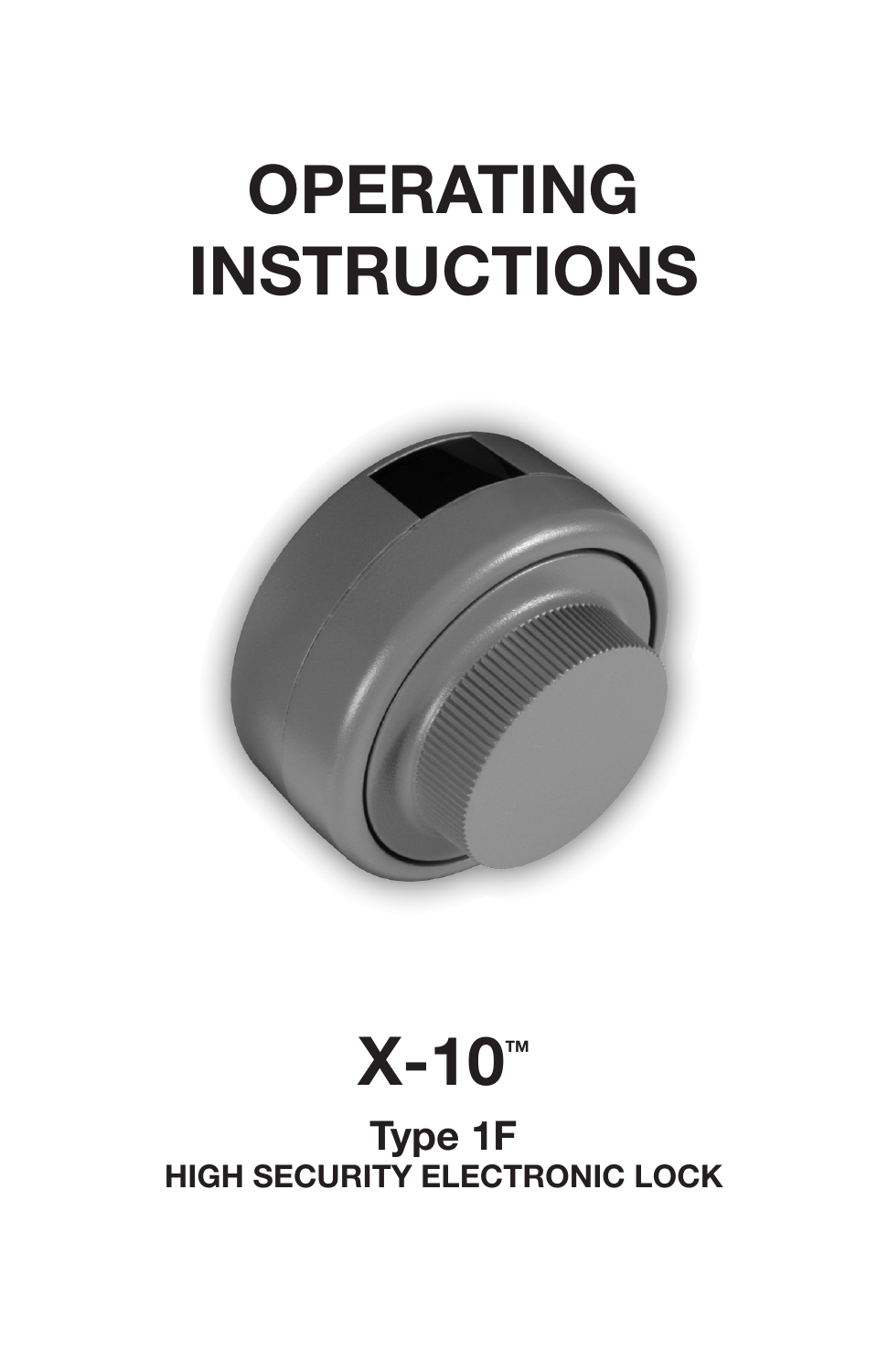# **TABLE OF CONTENTS**

| Audit Features of the Lock and Firmware Level 12 |  |
|--------------------------------------------------|--|
|                                                  |  |
|                                                  |  |

Document Number 539.0512 Rev. C - 07/18



Kaba Mas LLC 1051 Newtown Pike, Ste. 150 Lexington, KY 40511 USA Phone: 859-479-1329 FAX: 859-303-8993 Technical Support: 800-950-4744 www.kabamas.com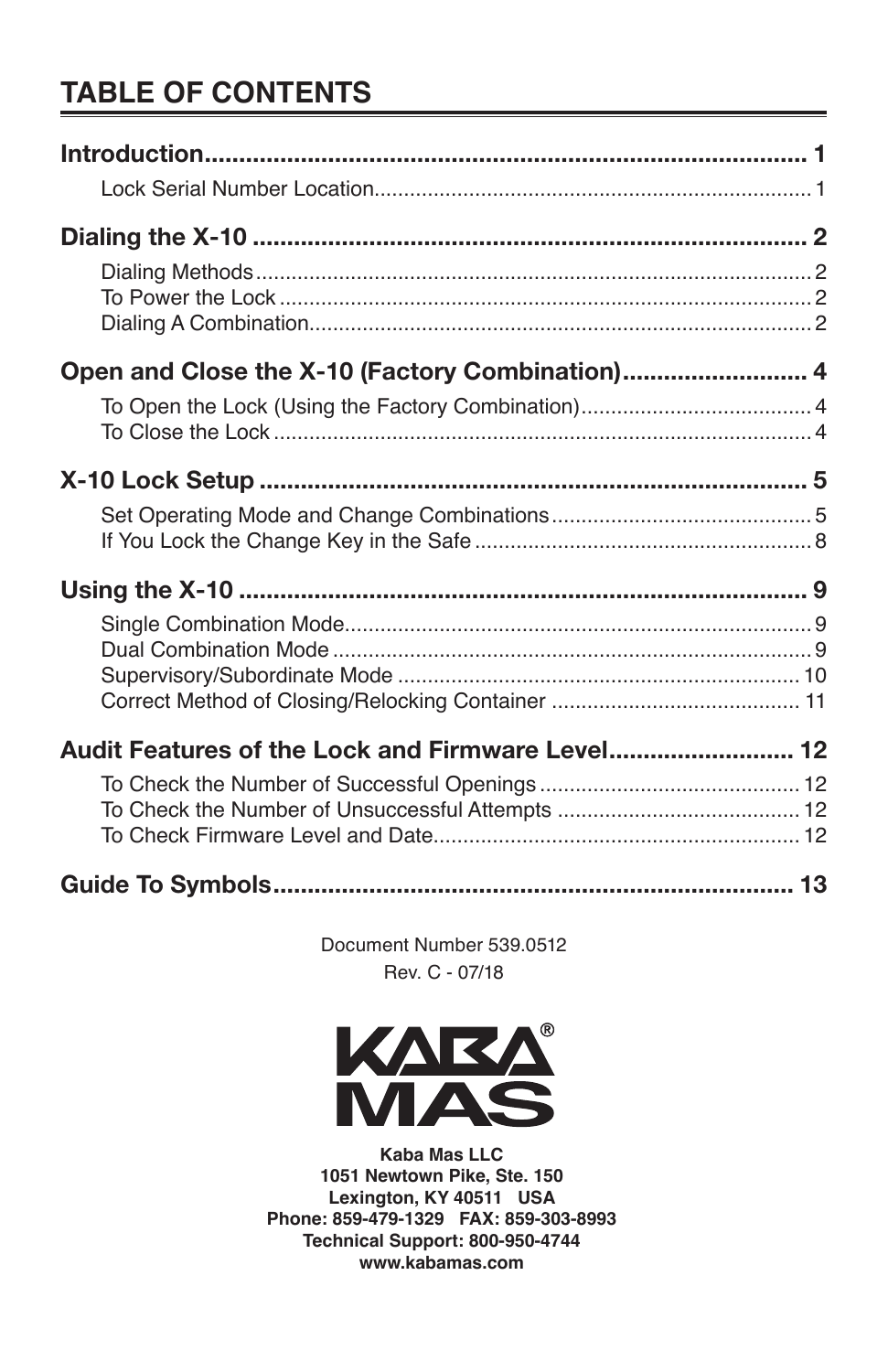## **INTRODUCTION**

The X-10™ uses sophisticated computer security and makes dialing much easier than that of traditional combination locks. The microprocessor in the lock recognizes a number as part of a combination when you change dialing direction. (See the section on Dialing the X-10.)

**Note:** *The lock is shipped preset to operate in the Single Combination Mode with a Default Factory Combination of 50-25-50.* 

The 8-digit lock serial number is located on a removable sticker on the lock case (See Figure 1.) Which is designed for the security professional in charge of this lock to peel off and place on the proper form. Since you may need the serial number of the lock to reset it if the combination is lost or forgotten and the door is open, it is important that you keep a record of the lock serial number in a secure place.



**Figure 1 - Serial Number Label**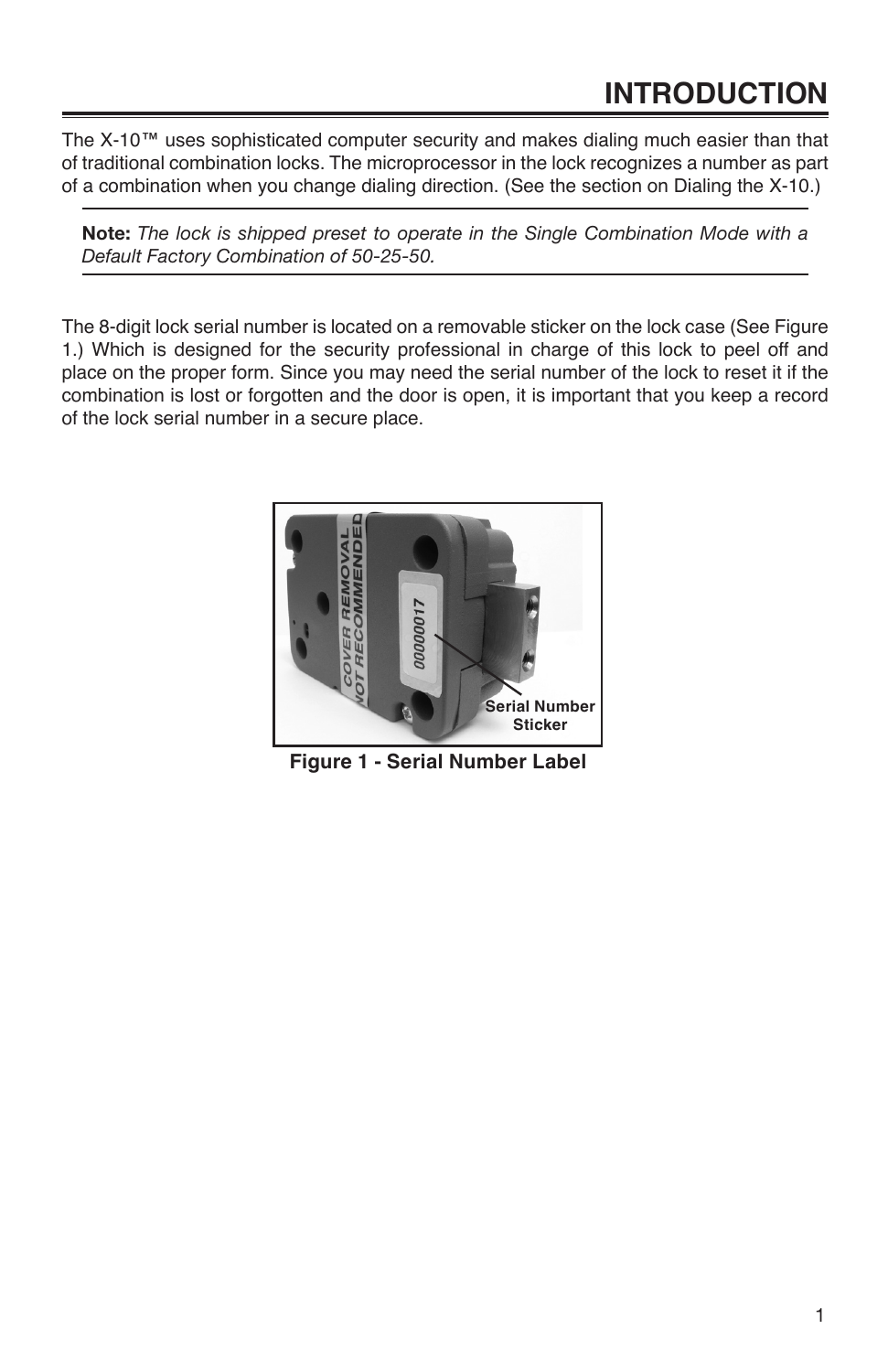## **DIALING THE X-10**

#### **DIALING METHODS**

The user should dial with full wrist turns. This helps the X-10 distinguish between human and robotic dialers.

**Note:** *If an incorrect combination is dialed or if the elapsed combination dialing time is*  less than 10 seconds, a lightning bolt will appear when you dial right to retract the bolt.

**Note:** *The viewing angle of the LCD is restricted from either side as a security feature of the lock. This feature restricts viewing of combination dialing by the casual observer.* 

#### **TO POWER THE LOCK**

**You should dial to the left (Counter-clockwise) to "power" the lock unless otherwise instructed for a specific operation. It usually requires 5-10 turns of the dial to generate sufficient power for lock operations.** The lock is considered to be "powered" as soon as a number, letter or symbol appears on the display.

When you continue to dial left and if the number of consecutive unsuccessful attempts is three or more, the unsuccessful attempts count will be displayed along with a lightning bolt. You must slow down or stop dialing to pause and view the count. The count will disappear when you dial left to resume operations or when the lock powers down.

#### **DIALING A COMBINATION**

The X-10 recognizes a number as being part of a combination when you stop on that number and then reverse dialing directions. When dialing a combination, you will dial left for the 1st two digits of the combination, dial right for the second two digits, and then dial left again for the last two digits. When dialing to the left, the numbers will increase as you dial. When dialing to the right, the numbers will decrease.

**Note:** *If at any time the dial remains stationary for more than 40 seconds, the lock will power down (LCD will go blank), requiring the operator to redial the entire combination.*

Once the combination has been dialed correctly, you must dial briskly to the right to get an OP (OPen right) display and to retract the bolt.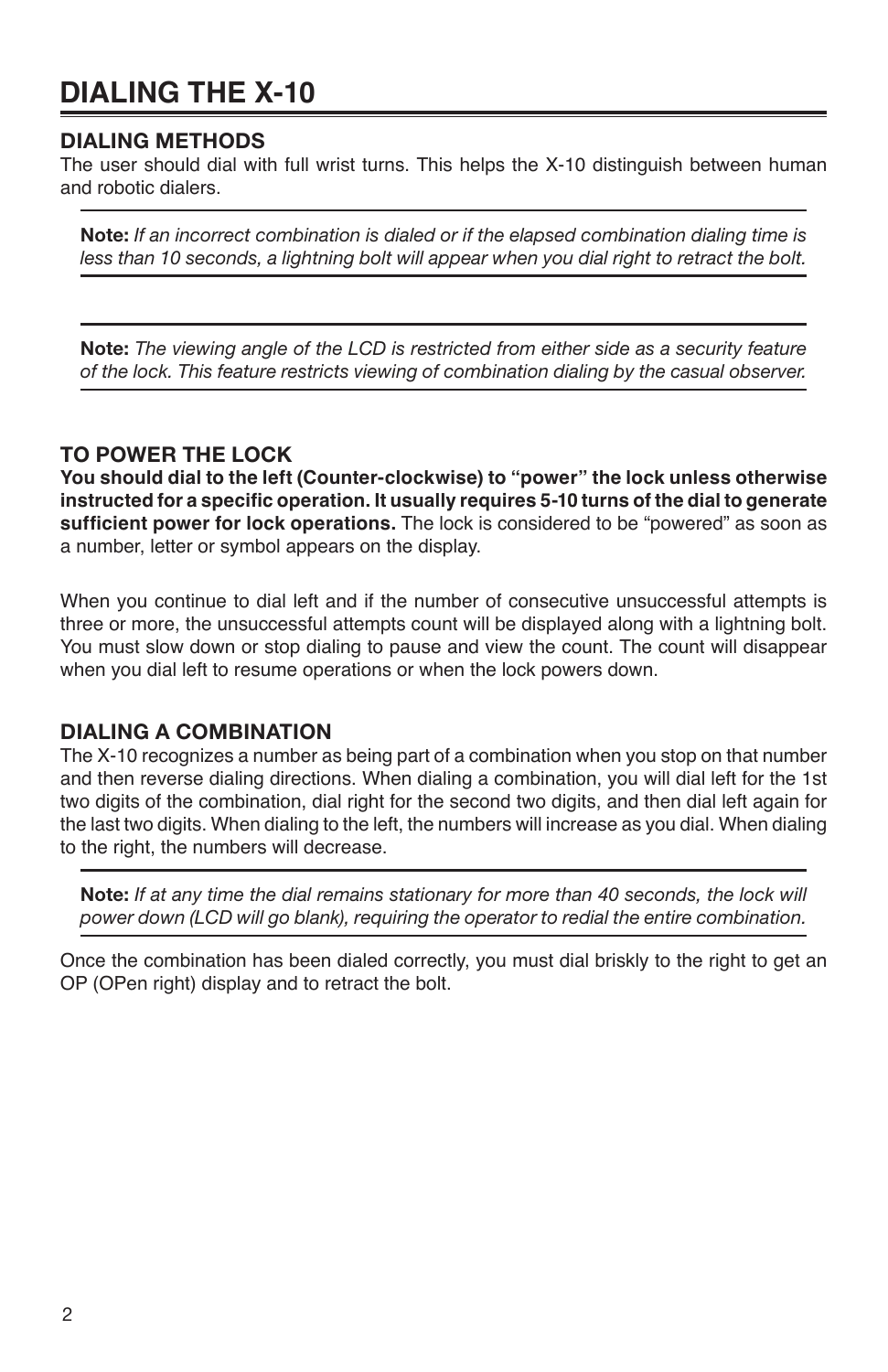#### **If You Pass Your Target Number When Dialing:**

**Example A: Target Number = 25.** 

If you pass your target number by 4 or more, continue dialing until you reach the target number again.

**Example B:** Target Number = 25.

If you pass the target number by no more than 3 numbers, you may continue dialing until you reach the target number as in Example A.

An **alternative method** is to reverse direction **slowly** and the display will "jump back" 4 numbers. Then you should dial **slowly** in the original dialing direction until you reach the correct number.

#### **Redial Entire Combination If:**

**A.** The screen goes blank before the lock bolt is retracted.

**B.** A lightning bolt is displayed.

**Caution:** *An X-10 lock will initiate a timed lockout of 3 minutes when ten consecutive wrong combinations have been dialed. Each additional unsuccessful attempt to open the lock will initiate another timed lockout. If the number of consecutive unsuccessful attempts reaches fifteen, the timed lockout increases to 4 minutes. The lockout period is only timed while the lock is powered. To keep the lock powered until the timed lockout has expired, turn the dial every 30 seconds. A successful opening resets the error count.* 

During a timed lockout, the lightning bolt will flash. Once the timed lockout is complete, a solid lightning bolt will appear. Turn the dial and proceed to open the lock with the correct combination.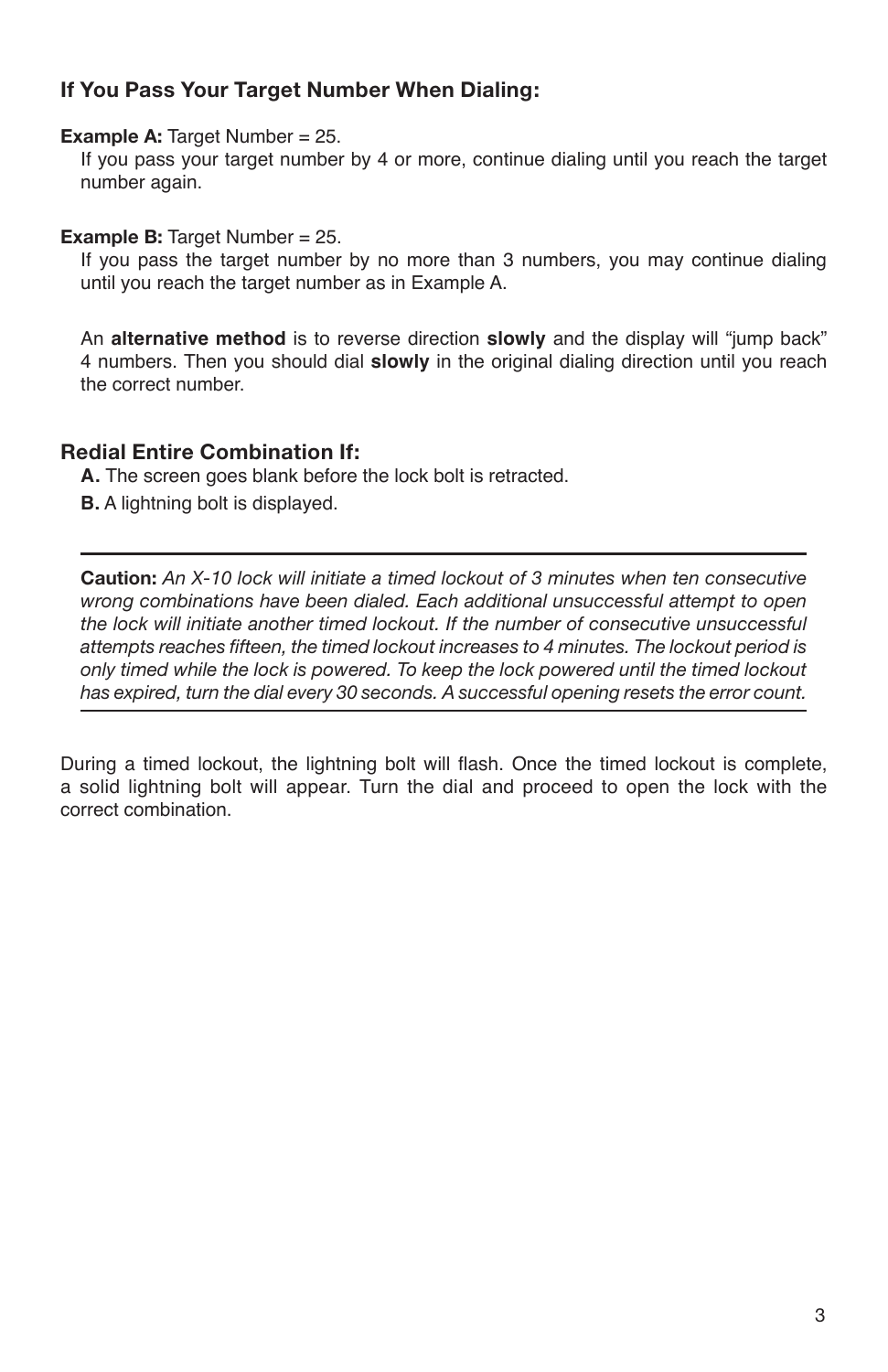## **OPEN AND CLOSE THE X-10 (Factory Combination)**

#### **If you have not read the section on "Dialing the X-10", it is important that you do so before proceeding.**

**Note:** *The lock is shipped preset to operate in the Single Combination Mode with a Default Factory Combination of 50-25-50.* 

#### **TO OPEN THE LOCK (using the Factory Combination):**

CW=ClockWise; CCW=CounterClockWise

- 1. Dial left (CCW) until lock is "powered". The lock is considered "powered" when numbers appear on the LCD display screen.
- 2. Continue dialing left (CCW) to the first number of the factory combination (50).Stop on 50 and pause briefly.
- 3. Dial right (CW) to the second number of the factory combination (25). Stop on 25 and pause briefly.
- 4. Dial left (CCW) to the third number in the factory combination (50). Stop on 50 and pause briefly.
- 5. Dial right (CW). After OP with a right arrow (OPen right) is displayed, continue dialing to the right to retract the lock bolt.

**Note:** *If at any time the dial remains stationary for more than 40 seconds, the lock will power down (LCD will go blank), requiring the operator to redial the entire combination.*

#### **TO CLOSE THE LOCK:**

- 1. Turn Dial to the left (CCW) a minimum of one complete revolution to extend the bolt and wait 3 seconds.
- 2. Turn Dial to the right (CW) a minimum of one complete revolution to ensure that it is locked.

**Note:** *The Dial should turn freely in either direction without catching or binding when the bolt is extended and the lock is closed.* 

Practice opening and closing the lock several times with the preset factory combination before you set a new combination. When you feel comfortable opening the X-10 using the preset factory combination, you are ready to put the lock into operation.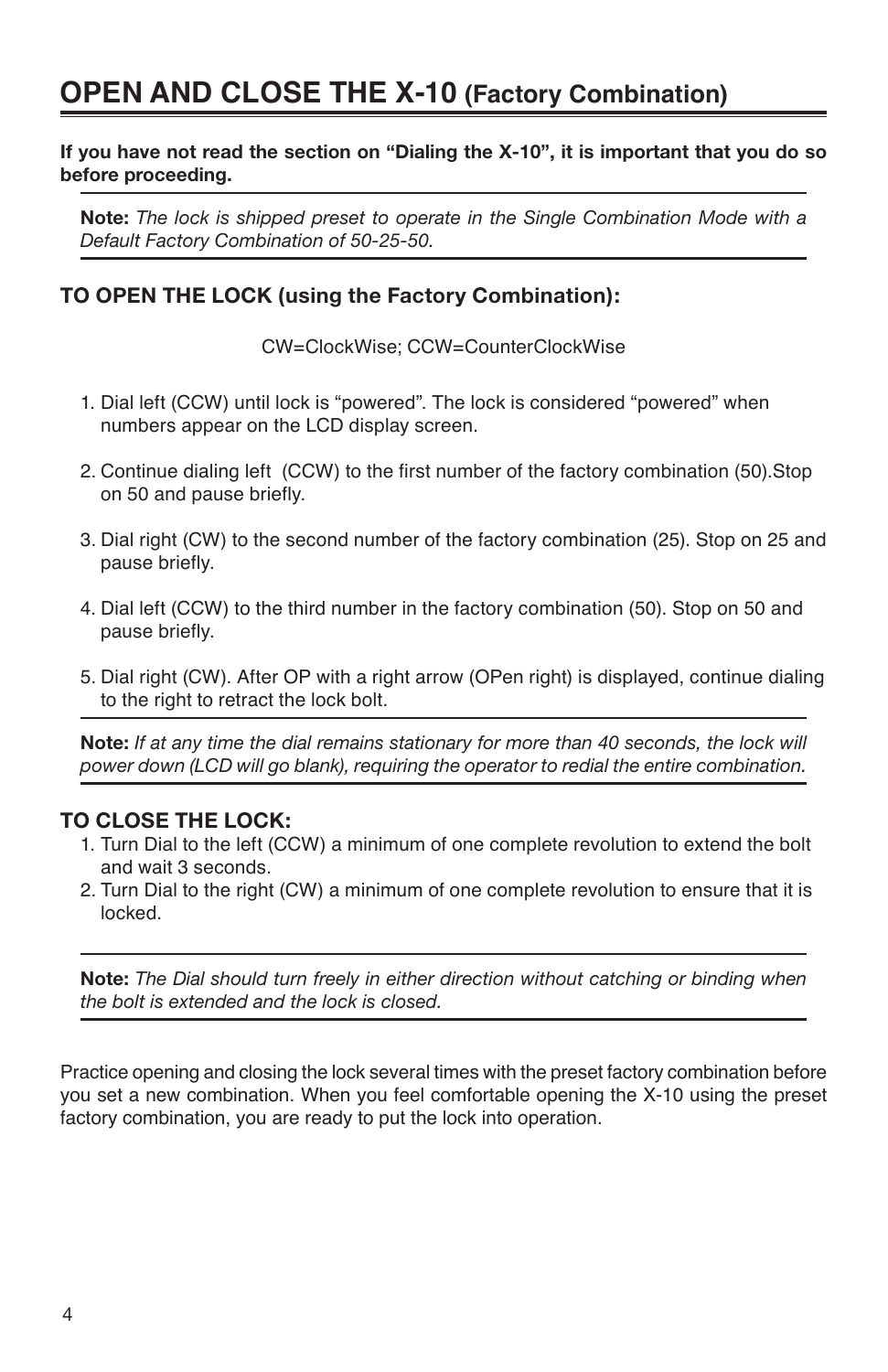Setting up the X-10 lock for operation involves selecting both the operating mode and the combination(s).

**Note:** *The lock is shipped preset to operate in the Single Combination Mode with a factory combination of 50-25-50.* 

Before you can set a new combination, you must select and set a mode of operation. The X-10 has three modes of operation:

**Single Combination Mode:** The X-10 will open when one three-number combination is successfully dialed.

**Dual Combination Mode:** Two separate combinations are required to open the X-10. Either combination may be dialed first; however, the operator must begin entering the second combination within 40 seconds of completing the first combination.

**Supervisory/Subordinate Mode or Super/Sub Mode:** The Supervisory Combination controls access of the Subordinate Combination. The Supervisory Combination must be entered first to **U**n**L**ock (**UL**) the lock. Once the Supervisory Combination has been entered, the Subordinate Combination can be used to open the lock at any time during this "unlocked" state. The Supervisory Combination can be entered again to disable lock access - **L**ock **U**p (**LU**). In this state the Subordinate Combination will no longer open the lock.

#### **SET OPERATING MODE AND CHANGE COMBINATIONS**

Use the Change Key (See Figure 2.) provided with your X-10 to set the desired operating mode and combinations. If at any time during the process you see the Key and Lightning Bolt symbols displayed, stop the sequence and return to Step 4. If at any time after you start the change key process you see only a Lightning Bolt symbol displayed, stop the sequence, reinsert the change key, and return to Step 4.

**Note:** *The lock serial number may be used to complete this process if the current combination has been lost or forgotten and if you can gain access to the back of the lock. See next section "Using the Serial Number to Set Operating Mode and Combination."* 

**If you have not read the section on "Dialing the X-10" and "Opening the X-10 (Factory Combination)", it is important that you do so before proceeding.**

**Note:** *Use the preset factory combination of 50-25-50 to open the lock the first time. If the container is already open, you may skip Step 1.* 

1. Open the lock by dialing the current combination(s) and retracting the bolt. Then remove the container dust cover to gain access to the change key holes on the back of the lock.

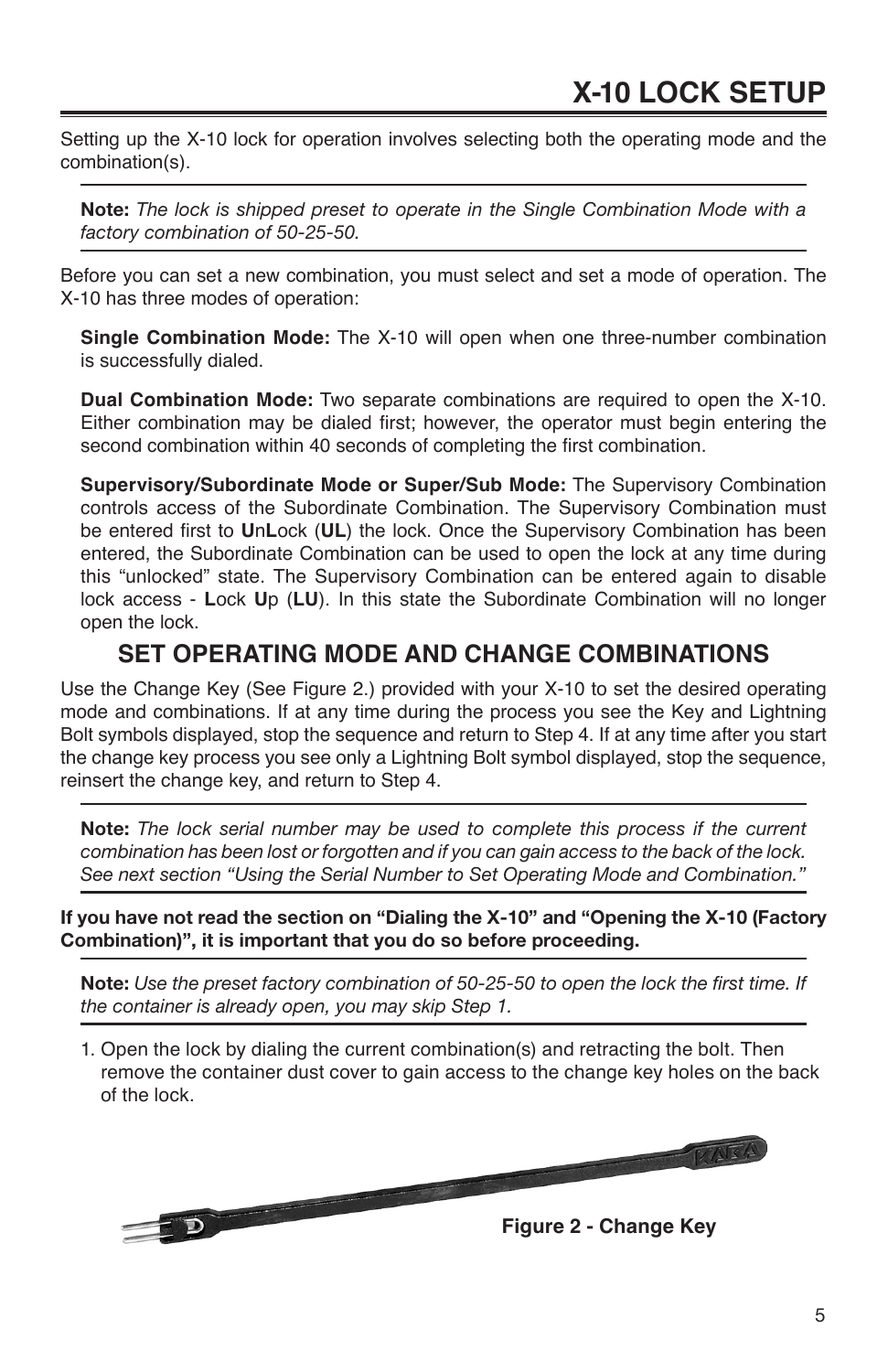- 2. Release the container locking bolts if necessary. (Different containers will have different release mechanisms.)
- 3. Insert the Change Key into the change key holes on the back of the lock. (See Figure 3.)
- 4. Dial **left** (CCW) until the Change Key appears in the upper right hand corner of the display.

**Caution:** *Release container locking bolts if necessary.* 

- 5. Dial the current combination(s), example (50-25-50), as if to open the lock. If currently operating in Supervisory/ Subordinate mode, enter the Supervisor's combination.
- 6. Dial **right** (CW) until the symbol SL (Select Mode) is displayed.
- 7. Now dial **left** (CCW) to select the mode of operation:
	- 01 Single Combination Mode
	- 02 Dual Combination Mode
	- 03 Supervisory/Subordinate Mode
- 8. Stop on the desired number and pause briefly.
- 9. Dial right (CW). Based on the operating mode selected, set the new combination by following the instructions in the next sections.

**Caution:** *Do not use the "back up" method of dialing as described in Example "B" on Page 3 when dialing to select the mode.*

#### **Using the Serial Number to Set Operating Mode and Combination**

If you have lost or forgotten the current combination(s); you can use the serial number to select the operating mode and change the combination(s):

- 1. Force an error by entering an incorrect 6 digit combination. The lightning bolt will appear
- 2. While the lightning bolt is displayed, insert program key and turn dial left (CCW)until you see the "Key" symbol. (shown in Figure 3.)
- 3. Continue to…
	- a. dial **left** (CCW) to the First two digits of the serial number
	- b. dial **right** (CW) to the Second two digits of the serial number
	- c. dial **left** (CCW) to the Third two digits of the serial number
	- d. dial **right** (CW) to the Fourth two digits of the serial number
- 4. Now dial **left** (CWW) until the symbol SL (Select Mode) is displayed
- 5. Continue to dial **left** (CCW) to select the mode of operation:
	- 01 Single Combination Mode
	- 02 Dual Combination Mode
	- 03 Supervisory/Subordinate Mode
- 6. Stop on the desired number and pause briefly.
- 7. Dial right (CW). Based on the operating mode selected, set the new combination by following the instructions in the next sections.



**Figure 3 - Insert Change Key**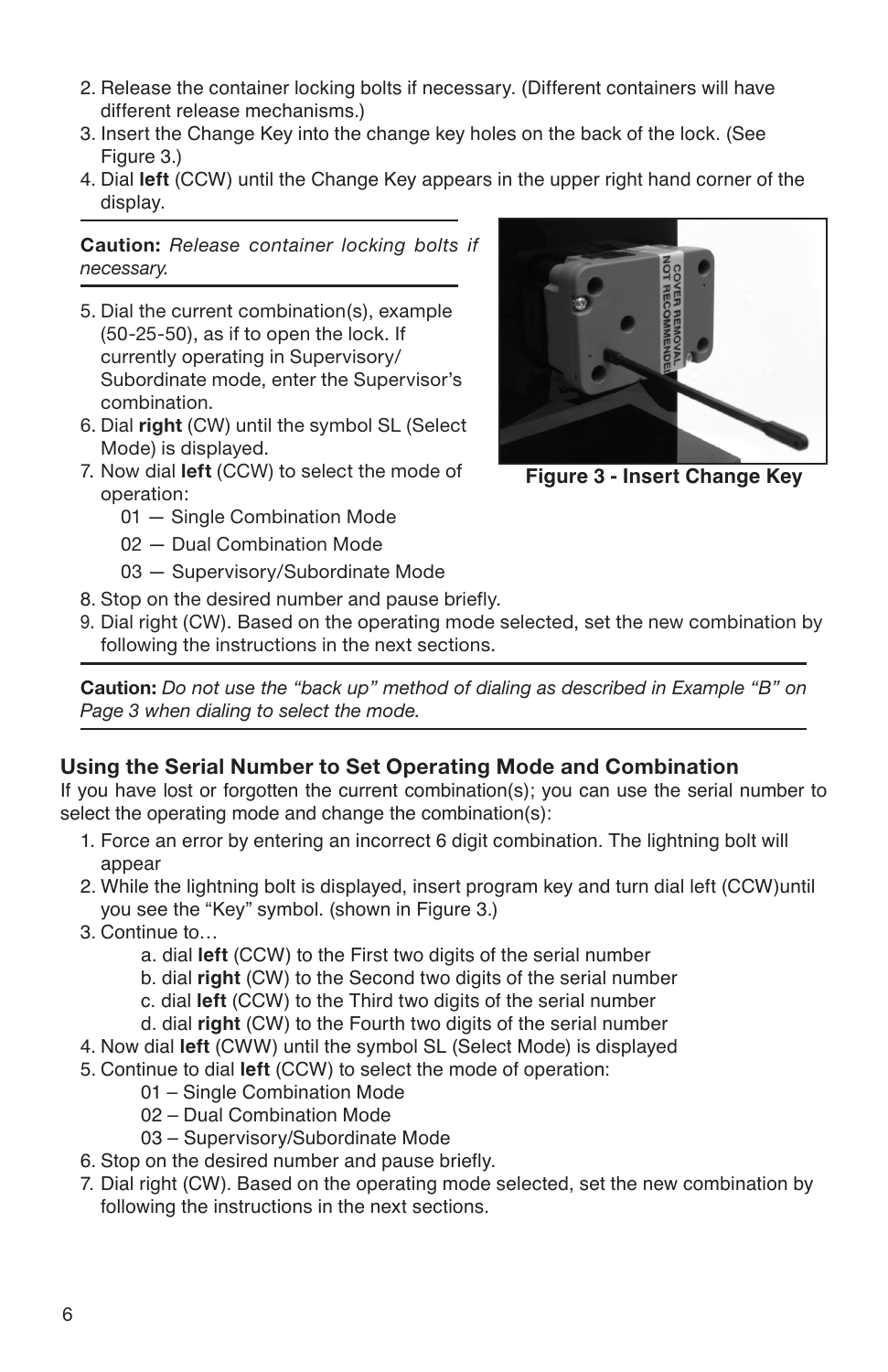#### **If Selection = 01, Single Combination Mode:**

- 1. Dial **right** (CW) until the symbol **EC** (**E**nter **C**ombination) appears.
- 2. Dial the **new combination** as if dialing a combination to open the lock; i.e., **left** (CCW) to dial the first number, **right** (CW) to dial the second number, **left** (CCW) to dial the third number.

#### **EXAMPLE: Set Combination to 30-60-90**

Dial **left** to the first number, **30**. Stop.

Dial **right** to second number, **60**. Stop.

Dial **left** to third number, **90**. Stop.

3. Dial **right** (CW) briskly. The new combination will be displayed two times, two digits at a time, followed by **PO** (**P**ull **O**ut Change Key).

**Note:** *If the correct combination is not displayed, you may pull out the change key and the lock will allow you to reset the combination. You must pull out the change key while the display is still flashing. When EC appears, insert the change key again and dial the desired combination.*

- 4. Pull out the Change Key. The Change Key symbol will disappear and **CC** (**C**onfirm **C**ombination) will appear.
- 5. Dial the new combination once again for confirmation.
- 6. Dial **right** (CW). After **OP** with a right arrow (**OP**en right) is displayed, continue dialing to the right to retract the lock bolt. The new combination is now set.

#### **If Selection = 02 or 03, Dual Combination or Super/Sub Mode:**

In Dual Combination Mode: Either of the two combinations can be entered first and the combinations may be the same.

In Supervisory/Subordinate Mode: Supervisory Combination must be entered first, and the Supervisory and Subordinate Combinations cannot be the same combination.

- 1. Dial **right** (CW)until the symbol **C1** (enter **C**ombination **1**) appears.
- 2. Dial the **first new combination** (Supervisory Combination if operating in Super/Sub Mode) as if dialing a combination to open the lock; i.e., **left** (CCW) to dial the first number, **right** (CW) to dial the second number, **left** (CCW) to dial the third number.

**EXAMPLE: Set Combination to 30-60-90**

Dial **left** to the first number, **30**. Stop.

Dial **right** to second number, **60**. Stop.

Dial **left** to third number, **90**. Stop.

3. Dial **right** (CW) briskly. The new combination will be displayed two times, two digits at a time. Once the combination has been displayed, the symbol **C2** (Enter **C**ombination **2**) will appear.

**Note:** *If the correct combination is not displayed, you may pull out the Change Key and the lock will allow you to reset the combination.* **You must pull out the Change Key while the display is still flashing.** *When* **C1** *appears, insert the Change Key again and dial the desired combination.*

4. Dial the **second new combination** (Subordinate Combination if operating in Super/ Sub Mode) as if dialing a combination to open the lock; i.e., **left** (CCW) to dial the first number, **right** (CW) to dial the second number, **left** (CCW) to dial the third number.

#### **EXAMPLE: Set Combination to 25-50-75**

Dial **left** to the first number, **25**. Stop.

Dial **right** to second number, **50**. Stop.

Dial **left** to third number, **75**. Stop.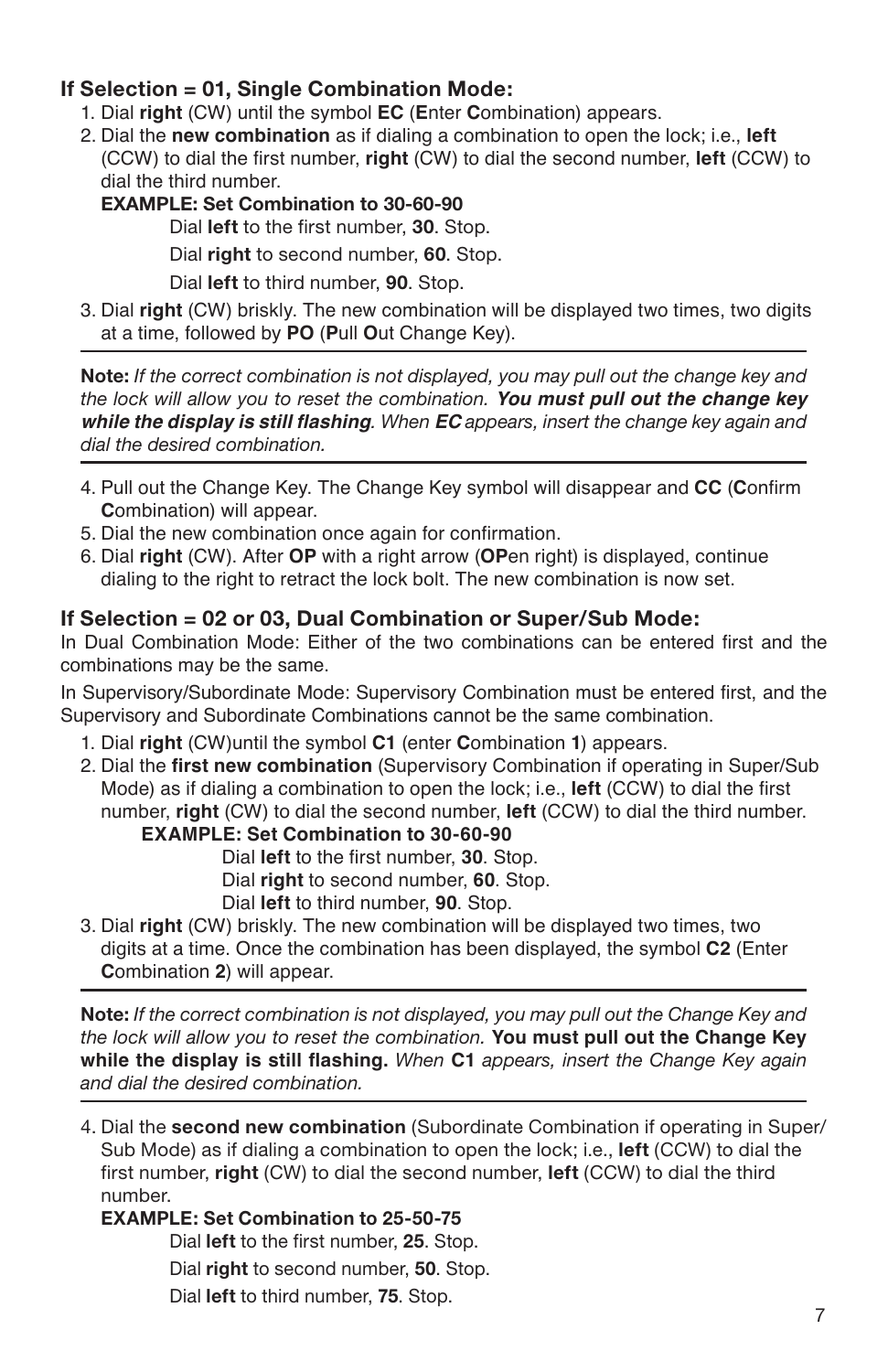5. Dial **right** (CW) briskly. The new combination will be displayed two times, two digits at a time, followed by **PO** (**P**ull **O**ut Change Key).

**Note:** *If the correct combination is not displayed, you may pull out the change key and the lock will allow you to reset the combination. You must pull out the change key while the display is still flashing. When C2 appears, insert the change key again and dial the desired combination.*

- 6. Pull out the Change Key. The Change Key symbol will disappear.
	- A.) Dual Mode, confirmation is prompt is "C1" followed by "C2."
	- B.) Super/Sub Mode, confirmation prompt is "CC" followed by "C2."
- 7. Dial the **new combinations** once again for confirmation.

**Note:** *In Dual Combination Mode you may dial either combination first to confirm. In Super/ Sub Mode you must dial the Supervisory combination first and the Subordinate Combination second as you did when first entering the combinations.*

8. Dial **right** (CW). After **OP** with a right arrow (**OP**en right) is displayed, continue dialing to the right to retract the lock bolt.The new combinations have now been set.

**Note:** *If you misdial or do not properly finish the Change Key sequence in any way, the X-10 automatically reverts to the previous combination(s). The old combination(s) remain valid until the process is completed successfully.*

**Caution:** *After you have confirmed the new combination(s), test dial the combination(s) before closing the door or container.*

#### **IF YOU LOCK THE CHANGE KEY IN THE SAFE**

If the door of your container is shut and the X-10 is accidentally locked with the Change Key still inserted in the back of the lock, you can recover with the following procedure.

- 1. Allow the lock to power down. (After 40 seconds, the display will go blank).
- 2. Dial **right** (CW) until lock is "powered" and the number of successful openings will flash.

**Caution:** *Do not continue to dial right once you see the flashing numbers on the display.*

- 3. While flashing, turn the dial left (CCW) and enter the previous valid combination just as you would to open the lock ; i.e., **left** (CCW) to dial the first number, **right** (CW) to dial the second number, **left** (CCW) to dial the third number.
- 4. Dial **right** (CW). After **OP** with a right arrow (**OP**en right) is displayed, continue dialing to the right to retract the lock bolt.

You may now restart the procedure to Set the Operating Mode and Change Combination(s).

**Note:** *You cannot use the serial number in place of the combination for this procedure. The combination must be known.*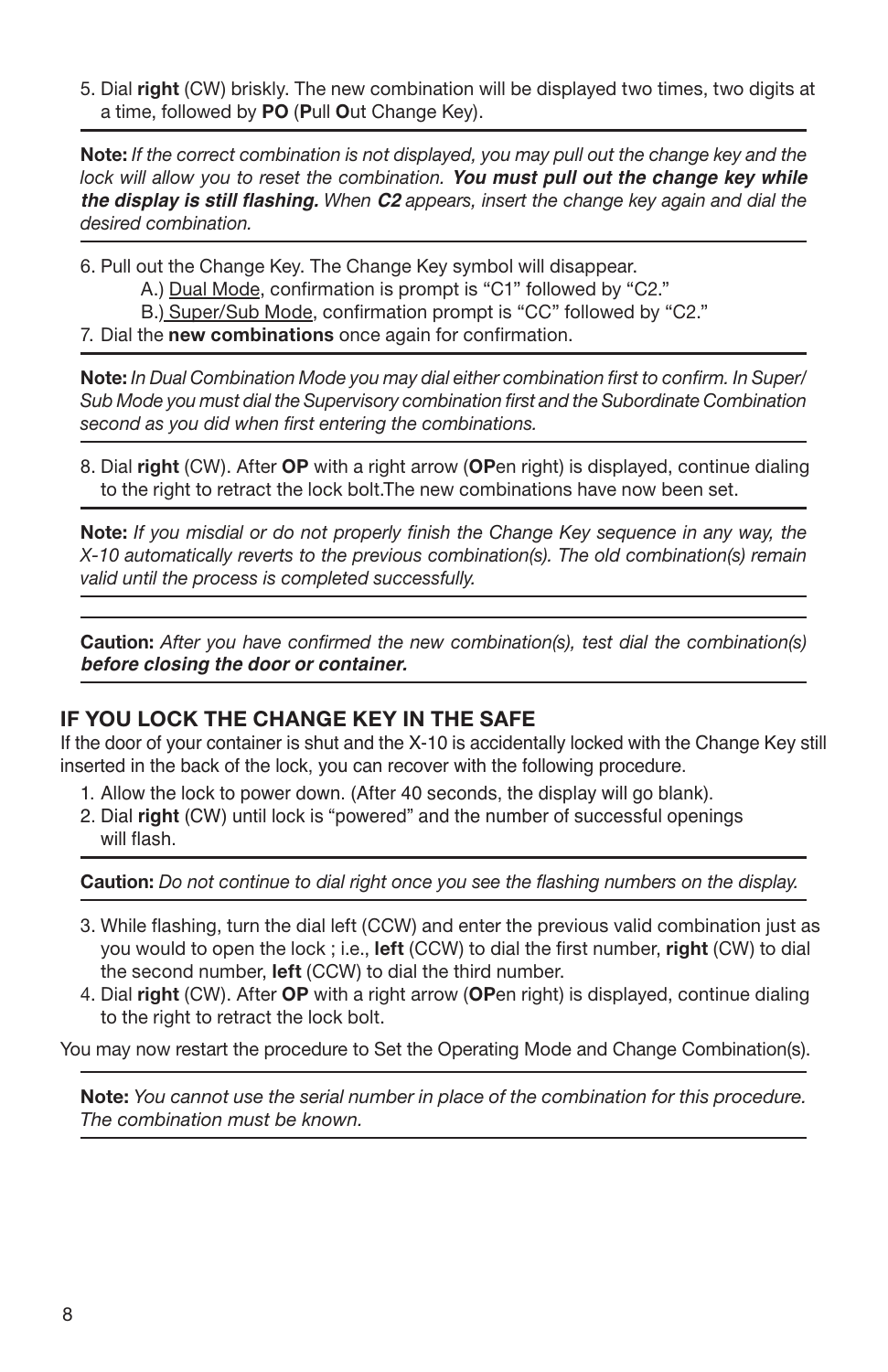#### **If you have not read the section on "Dialing the X-10", it is important that you do so before proceeding.**

#### **SINGLE COMBINATION MODE**

In this mode the X-10 functions much like a standard combination lock. It will open any time the three-number combination is correctly dialed.

- 1. Dial **left** (CCW) until lock is "powered".
- 2. Dial the **combination** in the correct manner to open the lock; i.e., **left** (CCW) to dial the first number, **right** (CW) to dial the second number, **left** (CCW) to dial the third number.

#### **EXAMPLE: Combination = 30-60-90**

Dial **left** to the first number, **30**. Stop.

Dial **right** to second number, **60**. Stop.

Dial **left** to third number, **90**. Stop.

3. Dial **right** (CW). After **OP** with a right arrow (**OP**en right) is displayed, continue dialing to the right to retract the lock bolt.

 **Note:** *If at any time the dial remains stationary for more than 40 seconds, the lock will reset (LCD will go blank) requiring the operator to redial the entire combination.*

## **DUAL COMBINATION MODE**

In this mode, two combinations must be correctly and consecutively entered to open the lock. Either combination may be entered first; however, **the second combination must be started within 40 seconds after the first combination is completed.**

#### **First Operator:**

- 1. Dial left (CCW) until lock is "powered".
- 2. Dial the first combination in the correct manner to open the lock; i.e., left (CCW) to dial the first number, right (CW) to dial the second number, left (CCW) to dial the third number.

#### **EXAMPLE: Combination = 25-50-75**

Dial **left** to first number, 25. Stop.

Dial **right** to second number, 50. Stop.

Dial **left** to third number, 75. Stop.

3. Dial to the **right** (CW) until **C2** (enter **C**ombination **2**) is displayed.

#### **Second Operator:**

4. Dial the second combination in the correct manner to open the lock; i.e., left (CCW) to dial the first number, right (CW) to dial the second number, left (CCW) to dial the third number.

#### **EXAMPLE: Combination = 30-60-90**

Dial **left** to first number, 30. Stop.

Dial **right** to second number, 60. Stop.

Dial **left** to third number, 90. Stop.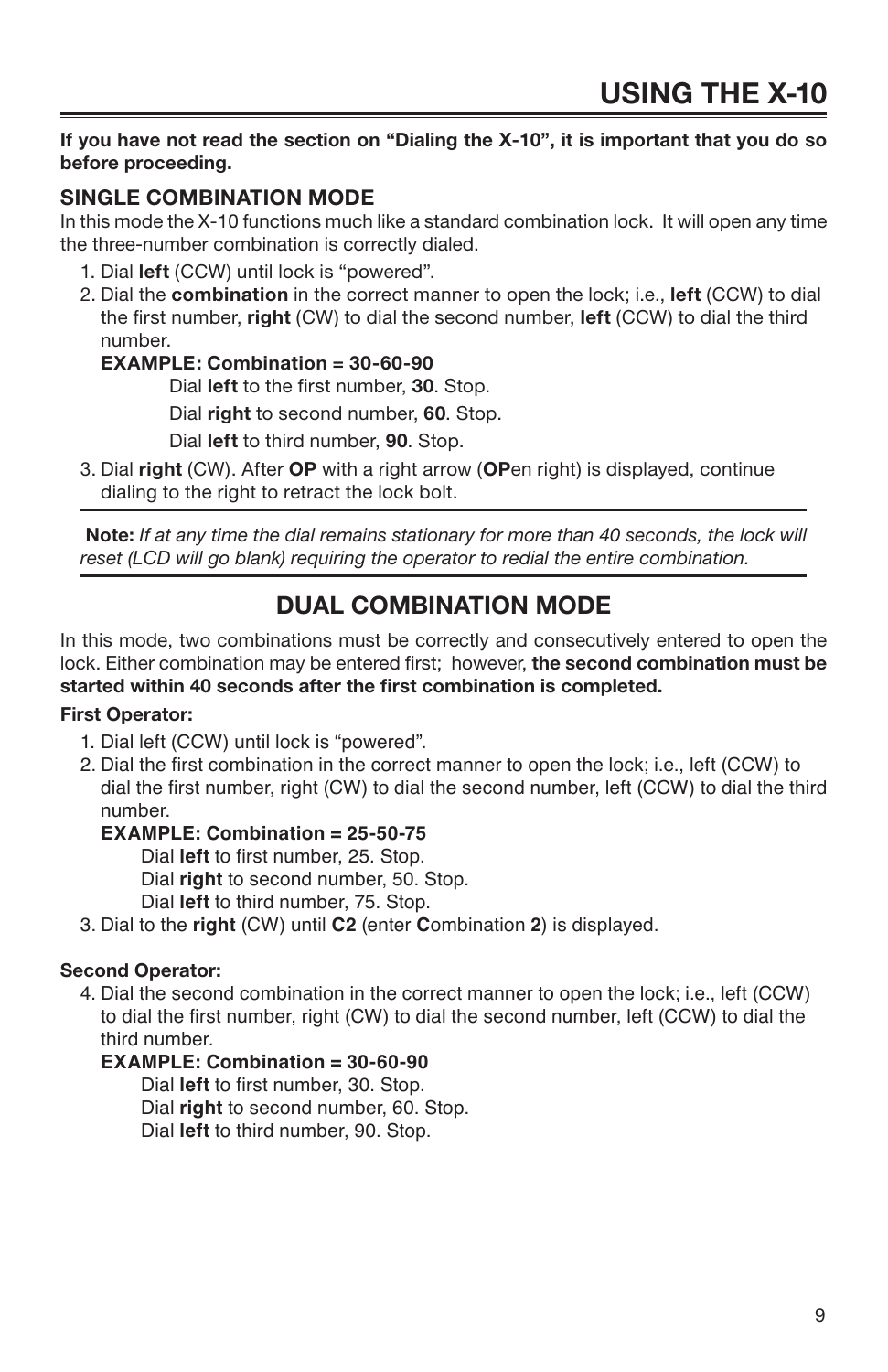5. Dial **right** (CW). After **OP** with a right arrow (**OP**en right) is displayed, continue dialing to the right to retract the lock bolt.

**Note:** *If at any time the dial remains stationary for more than 40 seconds, the computer will reset (LCD will go blank) requiring the operator to redial the entire combination.*

#### **SUPERVISORY/SUBORDINATE MODE**

In this mode, two combinations must be correctly dialed to open the lock. However, it is different from Dual Mode because the Supervisory Combination must only be dialed once to UnLock (UL) the lock. Once the Supervisory Combination has been entered, the Subordinate Combination can be used to open the lock at any time during this "unlocked" state.



Whenever the Supervisory Combination is redialed, the lock will display LU (Locked Up), and the Subordinate Combination will no longer open the lock.

#### **To UnLock (UL)**

#### **Supervisory Operator:**

- 1. Dial **left** (CCW) until lock is "powered".
- 2. Dial the **Supervisory Combination** as if dialing a combination to open the lock; i.e., **left** (CCW) to dial the first number, **right** (CW) to dial the second number, **left** (CCW) to dial the third number.

#### **EXAMPLE: Combination = 25-50-75**

 Dial **left** to first number, 25. Stop. Dial **right** to second number, 50. Stop. Dial **left** to third number, 75. Stop.

3. Dial **right** (CW). **UL** (**U**n**L**ocked) is displayed indicating that the Subordinate Operator can now open the lock using only the Subordinate Combination. The X-10 will now operate as if it were in a single combination mode.

#### **To Open the Lock**

#### **Subordinate Operator:**

- 1. Dial **left** (CCW) until lock is "powered".
- 2. Dial the Subordinate Combination in the correct manner to open the lock; i.e., left (CCW) to dial the first number, right (CW) to dial the second number, left (CCW) to dial the third number.

#### **EXAMPLE: Combination = 30-60-90**

 Dial **left** to the first number, 30. Stop. Dial **right** to second number, 60. Stop.

Dial **left** to third number, 90. Stop.

3. Dial **right** (CW). After **OP** with a right arrow (**OP**en right) is displayed, continue dialing to the right to retract the lock bolt.

**Note:** *If at any time the dial remains stationary for more than 40 seconds, the lock will reset (LCD will go blank) requiring the operator to redial the entire combination.*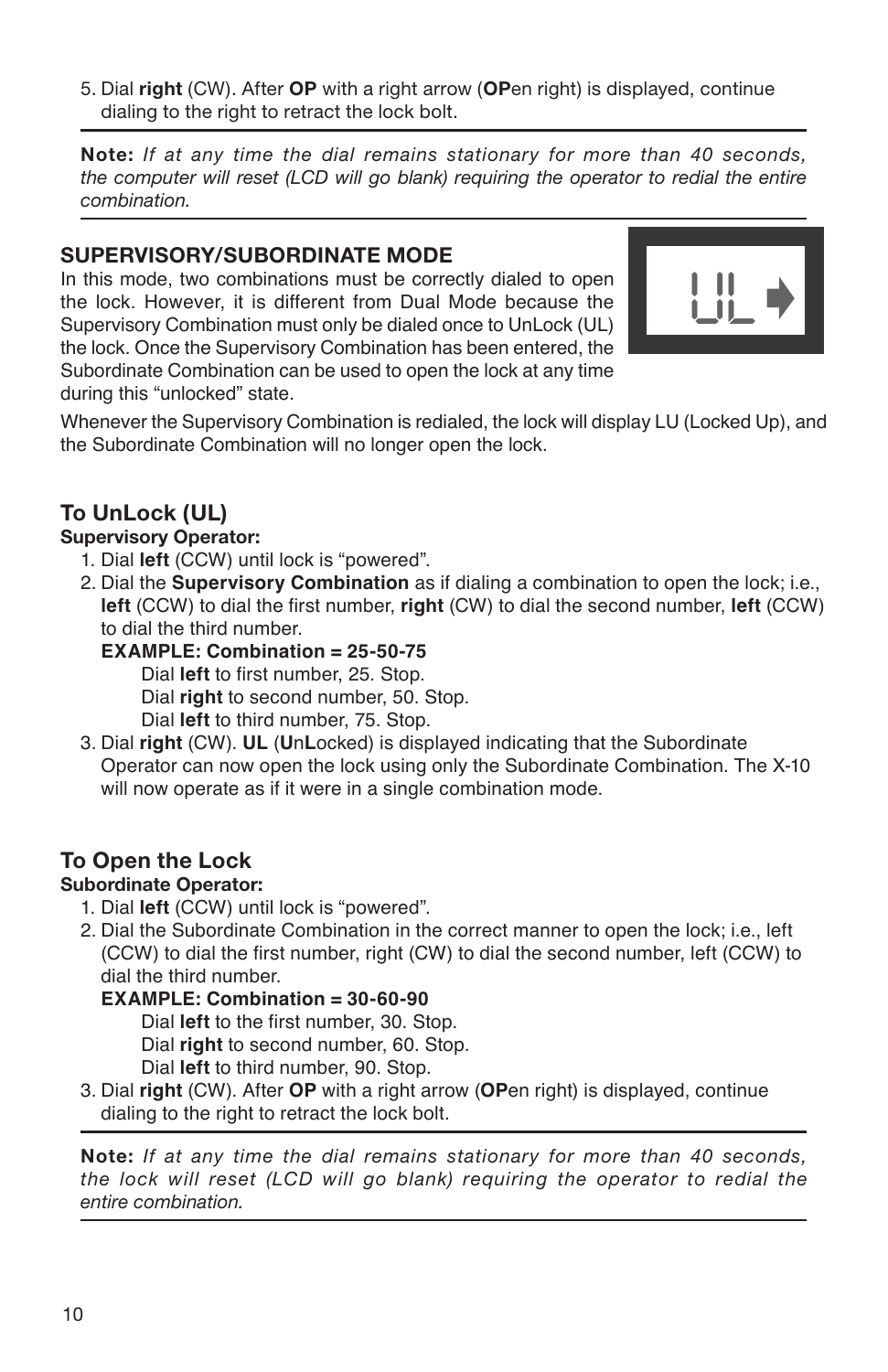# **To Lock Up (LU)**

## **Supervisory Operator:**

- 1. Dial **left** (CCW) until lock is "powered".
- 2. Dial the Supervisory Combination as if dialing a combination to open the lock; i.e., **left** (CCW) to dial the first number, right (CW) to dial the second number, **left** (CCW) to dial the third number.

#### **EXAMPLE: Combination = 25-50-75** Dial **left** to first number, 25. Stop. Dial **right** to second number, 50. Stop.





3. Dial **right** (CW). LU (Locked Up) will be displayed indicating the lock cannot be opened. The Subordinate Combination will not open the lock again until the Supervisory Combination is redialed to UnLock (UL) the lock once again.

## **CORRECT METHOD OF CLOSING/RELOCKING CONTAINER**

- 1. Close the container door.
- 2. Turn Dial to the **left** (CCW) a minimum of one complete revolution to extend the bolt and wait 3 seconds.
- 3. Turn Dial to the **right** (CW) a minimum of one complete revolution to ensure that it is locked.

**Note:** *The Dial should turn freely in either direction without catching or binding when the bolt is extended and the container is locked.*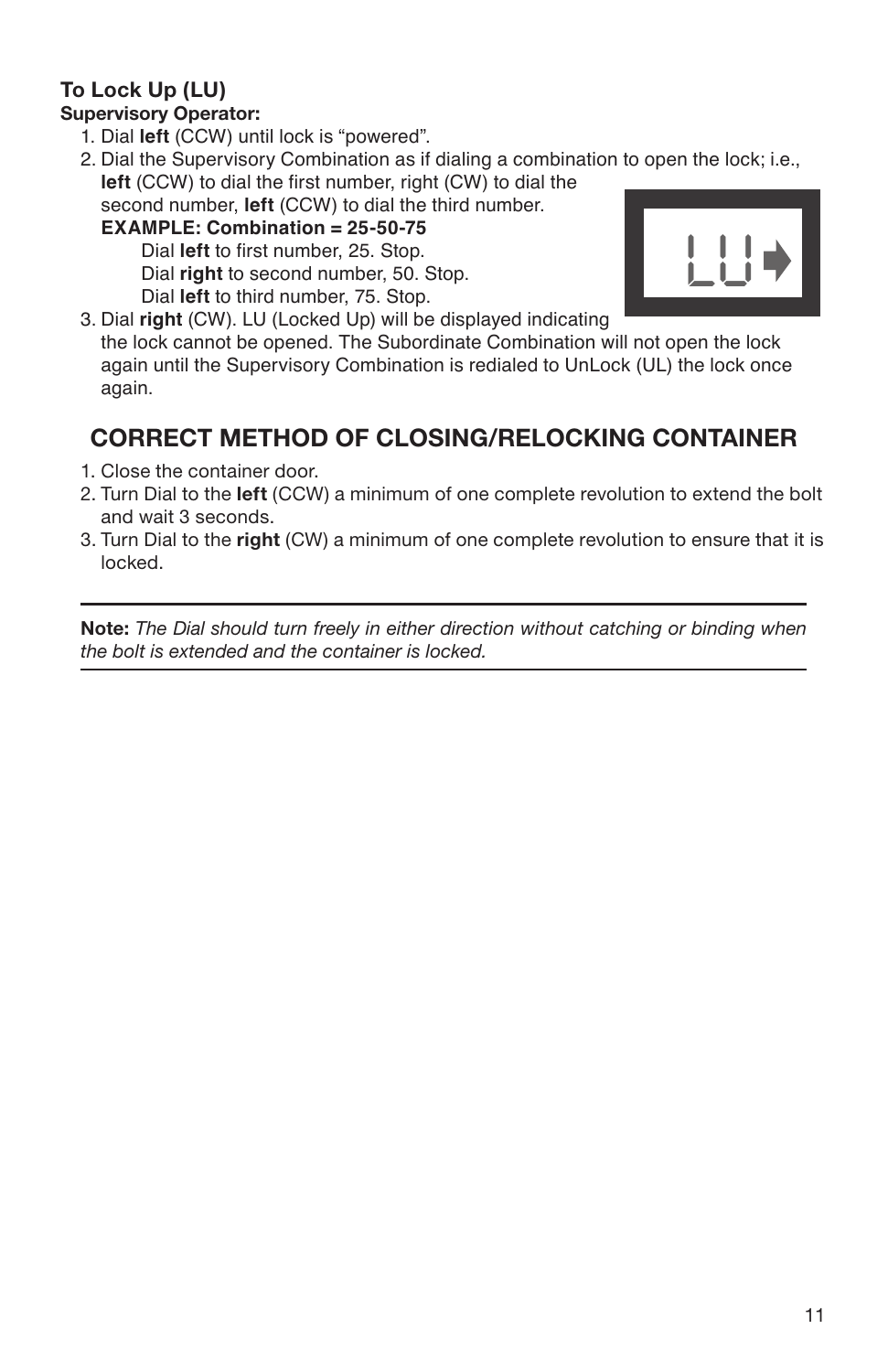# **AUDIT FEATURES AND FIRMWARE LEVEL OF THE LOCK**

The X-10 lock tracks the number of successful openings for the lifetime of the lock; It tracks the number of consecutive unsuccessful attempts, it will alert you upon lock power up if there have been 3 or more consecutive unsuccessful attempts to open the lock and it will show the Firmware Level and Date. The lock bolt must be extended and the lock allowed to power down prior to obtaining an audit count of any type.

#### **TO CHECK THE NUMBER OF SUCCESSFUL OPENINGS**

The number of successful openings is a four digit number that will be displayed two digits at a time. The lock bolt must be extended before starting the operation.

- 1. Allow the lock to power down. (After 40 seconds, the display will go blank).
- 2. Dial **continuously** to the **right** (CW) until the LCD display alternately flashes two pairs of numbers. The number with the arrow flashing left represents the first two numbers of the successful openings count. The number with the arrow flashing right represents the last two numbers in the successful openings count. **Example:** A display showing 00 (arrow left) and 15 (arrow right) means the lock has been successfully opened a total of 0015 times.

The number of successful openings will reflect the total number of times the lock has been opened since it was manufactured. When the lock has been opened 9,999 times, the next time that the lock is opened the count will begin again at 0 and continue to increment.

#### **TO CHECK THE NUMBER OF UNSUCCESSFUL ATTEMPTS**

The X-10 keeps a record of the number of unsuccessful attempts to open the lock. **This count will only be displayed when there have been three or more consecutive unsuccessful attempts.** The lock bolt must be extended before starting the operation.

- 1. Allow the lock to power down. (After 40 seconds, the display will go blank).
- 2. Dial **left** (CCW) until lock is "powered". If 3 or more consecutive unsuccessful attempts have occurred, a lightning bolt along with the two digit count will be displayed.

**Note:** *An X-10 lock will register an error condition and will initiate a timed lockout of 3 minutes when ten consecutive unsuccessful attempts to open the lock are made. Each additional unsuccessful attempt will initiate another timed lockout. If the number of consecutive unsuccessful attempts reaches fifteen, the timed lockout increases to 4 minutes. The lockout period is only timed while the lock is powered. The unsuccessful attempts count resets to 0 only when the lock is successfully opened. If the number of unsuccessful attempts exceeds 99, the count will remain at 99 until reset.*

Once the count is displayed, you may continue dialing left to start dialing a combination.

#### **TO CHECK THE FIRMWARE LEVEL AND DATE**

- 1. Allow the lock to power down. (After 40 seconds, the display will go blank).
- 2. Once the audit count is displayed, you may continue to Dial to the **Right** (CW) to determine the **Firmware Leve**l and **Date**.

**FL** prompt (Firmware Level) will be followed by the six-digit firmware identification. Example: 00.01.18

Continue dialing to the **Right** (CW)

**Fd** prompt (Firmware Date) will be followed by the six-digit firmware date. Example: 05.07.12

After the firmware level and date has been determined; you may dial to the Left (CCW) to start dialing a combination or let the lock power down.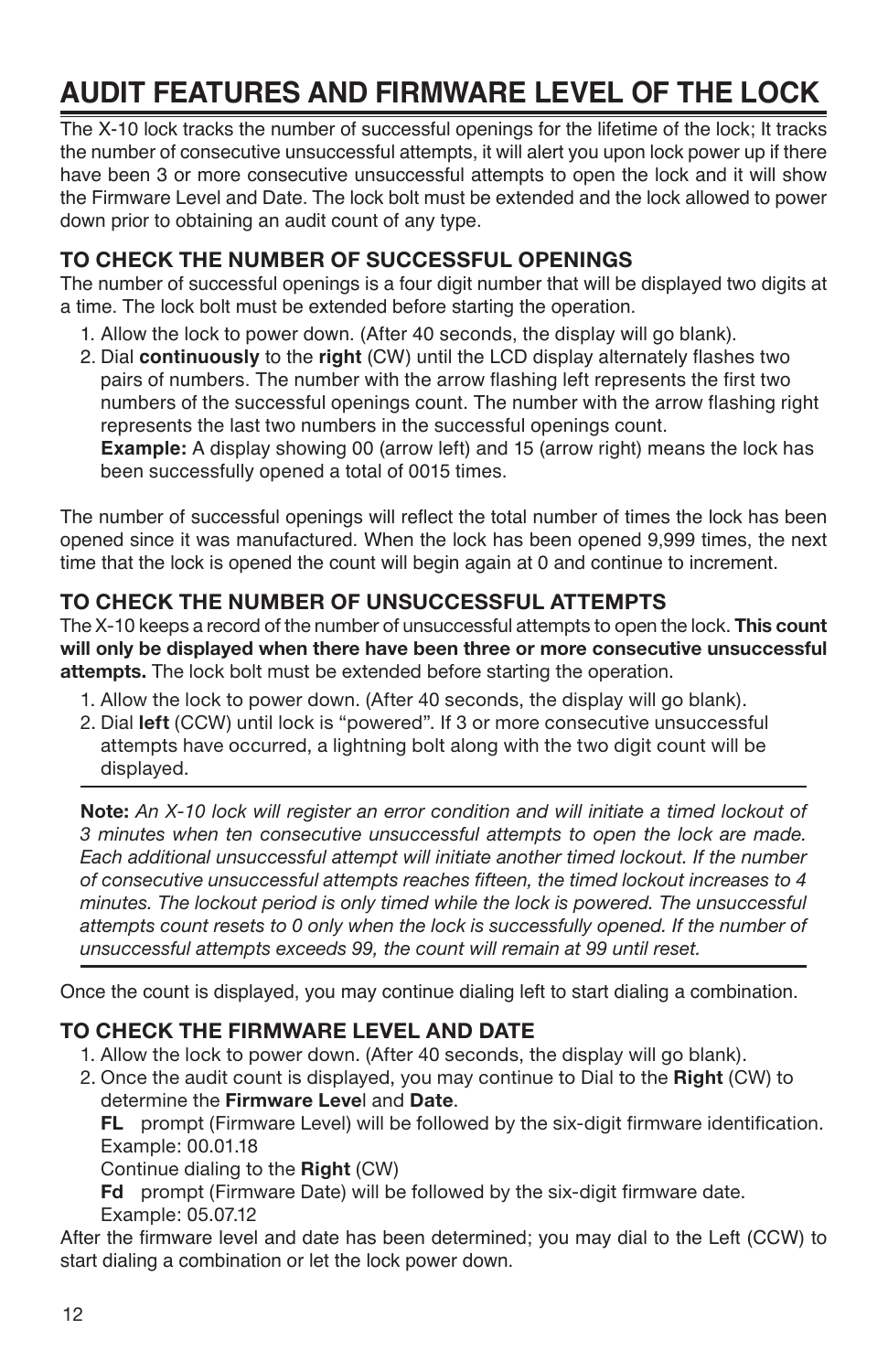# **GUIDE TO SYMBOLS**



*OP*

**Blank Display** Lock is powered down

**OP** Open Right



**Lightning Bolt** Incorrect Combination Dialed



**Lightning Bolt with Error Count** Incorrect

Combination Dialed xx times. (The error count is only displayed when there have been 3 or more consecutive unsuccessful attempts.)



**Flashing Lighting Bolts** Lock in Penalty Mode. (Timed Lock Out)



**UL** Unlocked





### **Key**

Change Key Symbol (The Change Key has

been inserted and the lock is in Change Combination Mode.)



**SL** Select Mode of **Operation** 







**PO** Pull Out Change Key



**CC C**onfirm **C**ombination or Combination(s)



**C1**

Enter first **C**ombination



**C2** Enter second **C**ombination



**Low Power** Dial to the left faster



**Low Power** Dial to the right faster



**Firmware level**



**Firmware Date**